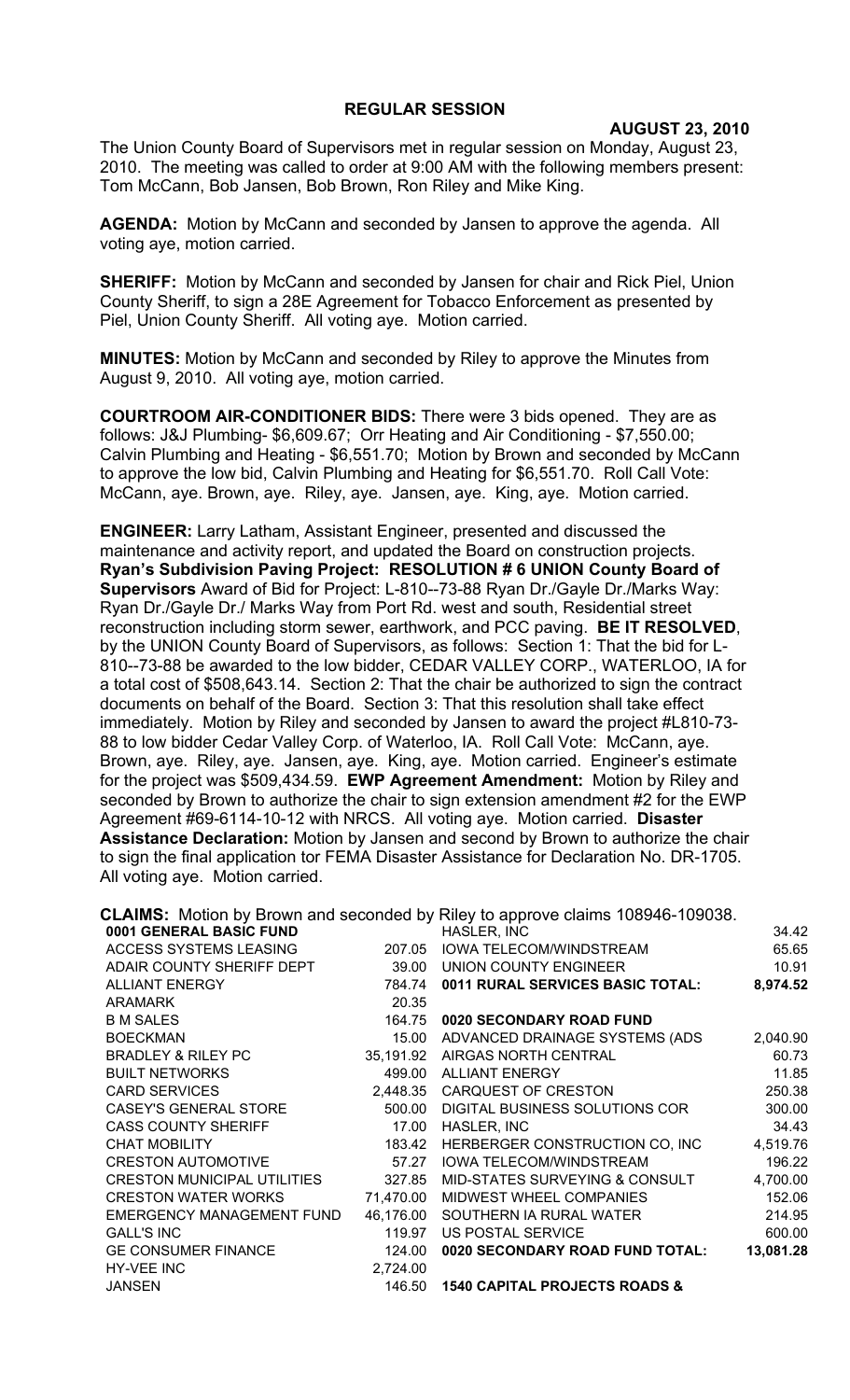|                                                                  |                     | <b>BRIDGES</b>                                                     |                        |
|------------------------------------------------------------------|---------------------|--------------------------------------------------------------------|------------------------|
| <b>KENYON</b>                                                    | 21.03               | CEDAR VALLEY CORPORATION                                           | 102,623.57             |
| LES NELSON INVESTMENTS<br>MPH INDUSTRIES INC                     | 2,070.00            | 10.88 HENNINGSEN CONSTRUCTION INC<br>MURPHY HEAVY CONTRACTING CORP | 49,557.79<br>65,651.36 |
| <b>NAPA</b>                                                      | 25.98               | <b>1540 CAPITAL PROJECTS ROADS &amp;</b><br><b>BRIDGES TOTAL:</b>  | 217,832.72             |
| OFFICE MACHINES COMPANY INC                                      | 256.38              |                                                                    |                        |
| <b>OLSON</b>                                                     | 58.11               | <b>4000 EMERGENCY MANAGEMENT FUND</b>                              |                        |
| <b>PIEL</b>                                                      | 7.41                | <b>ALLIANT ENERGY</b>                                              | 300.00                 |
| RINGGOLD COUNTY<br><b>SUPERVISORS</b>                            | 392.21              | <b>CITY OF CRESTON</b>                                             | 1,421.48               |
| <b>STORY CO SHERIFF</b>                                          | 31.00               | EMERGENCY COMM NETWROK, INC                                        | 3,750.00               |
| SWEENEY COURT REPORTING                                          | 105.25              | <b>IOWA EMERGENCY MANAGEMENT DIVI</b>                              | 125.00                 |
| <b>SERVIC</b><br>THE PRINT SHOP                                  | 97.50               | <b>IOWA STATE SAVINGS BANK</b>                                     | 44.96                  |
| TREASURER STATE OF IOWA                                          | 825.45              | <b>IOWA TELECOM/WINDSTREAM</b>                                     | 130.43                 |
| UNION CO LEC FUND                                                | 3,496.04            | <b>MEDIACOM</b>                                                    | 40.95                  |
| <b>WHITE</b>                                                     | 430.80              | <b>VICKER PROGRAMMING &amp; SERVICES</b>                           | 90.00                  |
| 0001 GENERAL BASIC FUND<br><b>TOTAL:</b>                         | 169,044.21          | <b>4000 EMERGENCY MANAGEMENT FUND</b><br><b>TOTAL:</b>             | 5,902.82               |
| 0002 GENERAL SUPPLEMENTAL                                        |                     | <b>4004 LAW ENFORCEMENT CENTER</b>                                 |                        |
| <b>CLARINDA YOUTH CORP</b>                                       |                     | 486.60 ARAMARK                                                     | 36.09                  |
| <b>EMERGENCY MANAGEMENT FUND</b>                                 |                     | 15,106.00 4004 LAW ENFORCEMENT CENTER<br><b>TOTAL:</b>             | 36.09                  |
| SOUTH IA AREA DETENTION<br>0002 GENERAL SUPPLEMENTAL             | 370.00<br>15,962.60 | <b>4100 COUNTY ASSESSMENT EXPENSE</b>                              |                        |
| <b>TOTAL:</b>                                                    |                     |                                                                    |                        |
| 0010 MH-DD SERVICES FUND                                         |                     | <b>CHAT MOBILITY</b><br>M & M SALES COMPANY                        | 12.64<br>102.00        |
| AREA XIV AGENCY ON AGING                                         |                     | 483.00 OFFICE MACHINES COMPANY INC                                 | 250.00                 |
| CARE                                                             | 4,640.56            | <b>4100 COUNTY ASSESSMENT EXPENSE</b><br><b>TOTAL:</b>             | 364.64                 |
| <b>CASS INCORPORATED</b>                                         | 920.07              |                                                                    |                        |
| <b>COMMUNITY CARE INC</b>                                        |                     | 2,845.49 4960 SANITARY LANDFILL                                    |                        |
| <b>COUNTRY VIEW ESTATES INC</b><br><b>CROSSROADS MENTAL HLTH</b> | 1,318.00            | <b>BARKER LEMAR &amp; ASSOC INC</b><br>12,528.08 BUILT NETWORKS    | 2,967.49<br>149.00     |
| <b>DHS CASHIERS OFFICE</b>                                       |                     | 34,148.11 CASEY'S GEN STORES INC                                   | 94.56                  |
| ELECTRONIC TRANS.<br><b>CLEARINGHOUS</b>                         |                     | 2,374.00 CITY CARTON CO INC                                        | 2,602.40               |
| GOODWILL OF THE HEARTLAND                                        |                     | 372.96 CITY OF CRESTON                                             | 297.14                 |
| <b>INNOVATIVE INDUSTRIES</b>                                     |                     | 3,194.85 FELDFIRE                                                  | 70.00                  |
| JENNIE EDMUNDSON HOSPITAL                                        | 245.11              | IOWA STATE SAVINGS BANK                                            | 5.00                   |
| NISHNA PRODUCTIONS INC<br>PARTNERSHIP FOR PROGRESS               | 2,423.21<br>76.78   | <b>ISOSWO</b><br>SCALES SALES & SERVICE INC                        | 225.00<br>562.50       |
| <b>RYNEARSON</b>                                                 | 218.88              | SCHILDBERG CONSTRUCTION INC                                        | 910.34                 |
| <b>SIRF</b>                                                      | 408.50              | U S CELLULAR                                                       | 57.63                  |
| <b>TAYLOR RIDGE ESTATES INC</b>                                  |                     | 2,480.00 UNION COUNTY AUDITOR                                      | 5,624.50               |
| TREASURER STATE OF IOWA                                          | 825.46              | UNION COUNTY TREASURER                                             | 378.00                 |
| VOCATIONAL DEVELOPMENT<br><b>CENTER</b>                          |                     | 2,257.10 WASHER SYSTEMS OF IOWA                                    | 70.88                  |
| 0010 MH-DD SERVICES FUND<br><b>TOTAL:</b>                        |                     | 71,760.18 WASTE MGMT OF CRESTON                                    | 3,944.83               |
| 0011 RURAL SERVICES BASIC                                        |                     | <b>4960 SANITARY LANDFILL TOTAL:</b>                               | 17,959.27              |
| <b>BARKER IMPLEMENT</b>                                          |                     | 810.16 8500 COUNTY HEALTH INSURANCE                                |                        |
| <b>BOECKMAN</b>                                                  |                     | 275.00 GREATER REGIONAL MEDICAL CTR                                | 120.00                 |
| <b>EMERGENCY COMM NETWROK,</b>                                   | 3,750.00            | <b>8500 COUNTY HEALTH INSURANCE</b>                                | 120.00                 |
| <b>INC</b><br><b>GREATER REGIONAL</b>                            | 4,028.38            | <b>TOTAL:</b><br><b>GRAND TOTAL:</b>                               | 521,038.33             |
| <b>FUND RECAP:</b>                                               |                     |                                                                    |                        |
| 0001 GENERAL BASIC FUND<br><b>TOTAL:</b>                         | 169,044.21          | <b>4000 EMERGENCY MANAGEMENT FUND</b><br><b>TOTAL:</b>             | 5,902.82               |
| 0002 GENERAL SUPPLEMENTAL<br><b>TOTAL:</b>                       | 15,962.60           | <b>4004 LAW ENFORCEMENT CENTER</b><br><b>TOTAL:</b>                | 36.09                  |
| 0010 MH-DD SERVICES FUND<br><b>TOTAL:</b>                        | 71,760.18           | 4100 COUNTY ASSESSMENT EXPENSE<br><b>TOTAL:</b>                    | 364.64                 |
| 0011 RURAL SERVICES BASIC<br><b>TOTAL:</b>                       |                     | 8,974.52 4960 SANITARY LANDFILL TOTAL:                             | 17,959.27              |